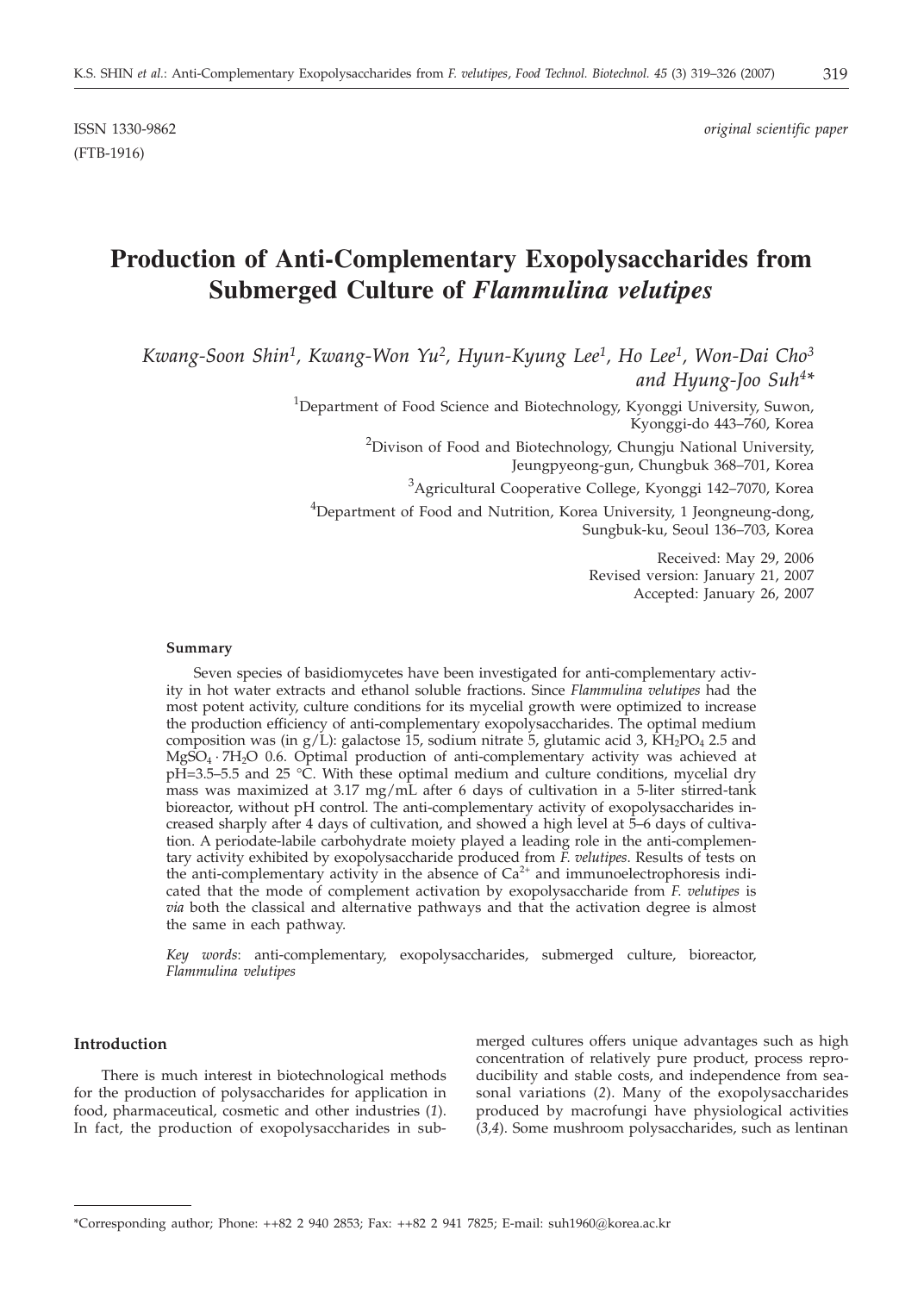(from *Lentinus edodes*), schizophyllan (from *Schizophyllum commune*), and krestin (from *Coriolus versicolor*), are currently commercialized by the pharmaceutical industry (*5–7*). Some have potent antitumor and immunomodulating activities (*8,9*). Historically, hot water extracts (decoctions and essences) from medicinal mushrooms, which contain crude polysaccharides as active ingredients, were used as medicine in the Far East, where knowledge and practice of the medical use of mushrooms primarily originated. Mushrooms such as *Ganoderma lucidum* (reishi), *L. edodes* (shiitake), *Inonotus obliquus* (chaga), *Flammulina velutipes* (enokitake) and many others have been collected and used for hundreds of years in Korea, China, Japan, and eastern Russia.

*F. velutipes*, which belongs to the family *Tricholomataceae* (Hymenomycetes, Basidiomycota), is an edible mushroom frequently consumed fresh in Korea and Japan. Various proteins, polysaccharides and glycoproteins with antitumor and immunomodulatory activities have been isolated from its fruiting body (*10*). Although there have been many studies of exopolysaccharide production by edible and medicinal mushrooms in submerged culture, the nutritional requirements and environmental conditions necessary for many fungi have not been widely reported (*11–13*), and have received almost no attention in the case of *F. velutipes*.

In the present study, the immunomodulating effect of seven species of basidiomycetes was determined as an anti-complementary activity, and, for the one that showed the highest activity, *Flammulina velutipes*, the submerged culture requirements for production of exopolysaccharides as anti-complementary substances were investigated.

## **Materials and Methods**

#### *Microorganisms*

*Lentinula edodes* (KCTC, Korean Collection for Type Culture, 6733)*, Coriolus versicolor* (KCTC 16781)*, Pleurotus ostreatus* (KCTC 6730)*, Armillariella mellea* (KCTC 6742)*, Pholiota nameko* (KCTC 26164)*, Grifola frondosa* (KCTC 26148) and *Flammulina velutipes* (KCTC 6367) were kindly provided by the National Forestry Cooperative Federation in Seoul (Korea). The strains were maintained on the modified Sabouraud's agar glucose 4 % (by mass per volume), peptone 1 %, agar 1.8 % and distilled water, initial pH=7.0] slant (14) at 5 °C and transferred once every 3 months. Stock cultures were incubated at 25 °C for 15 days, and then stored in a refrigerator before use.

## *Inoculum preparation and flask culture*

The strains of the seven species of basidiomycetes were initially grown on Sabouraud's medium in a Petri dish for 10 days and transferred to a seed culture medium by punching out two 5-mm diameter pieces of the agar plate culture with a sterilized puncher. The seed culture was grown in a 250-mL flask containing 100 mL of basal medium (mannitol 1.5 g, ammonium nitrate 0.5 g, glutamic acid 0.3 g,  $KH_2PO_4$  0.25 g, MgSO<sub>4</sub>.7H<sub>2</sub>O 0.06 g and distilled water, initial pH=6.5) at 25  $\degree$ C on a rotary shaker incubator at 150 rev/min for 5 days. In flask culture experiments, 500-mL flasks were used containing

150 mL of medium after inoculation with 4 % (by volume) of the seed culture.

#### *Anti-complementary activity*

The mycelial-free spent culture broths of the seven basidiomycetes species were screened for the production of exopolysaccharides with anti-complementary activity. The exopolysaccharide (EPS) was precipitated by the addition of four volumes of cold ethanol to culture broths. The precipitate was then dissolved in water and dialyzed using Spectra/Por 2 (MWCO 12 000–14 000, Spectrum Laboratories Inc., Rancho Dominguez, CA, USA). The non-dialyzable portion was finally lyophilized to give the exopolysaccharide. The activity was measured by the complement fixation test based on complement consumption and degree of red blood cell lysis by the residual complement (*15*). Normal human serum (NHS) was obtained from a healthy adult. A 50-µL aliquot of exopolysaccharide (1000  $\mu$ g/mL) was mixed with equal volumes of NHS and GVB (gelatin veronal buffered saline, pH=7.4) containing 500  $\mu$ M Mg<sup>2+</sup> and 150  $\mu$ M Ca<sup>2+</sup>. The mixtures were incubated at  $37 \degree C$  for 30 min and the residual total hemolytic complement (TCH $_{50}$ ) was determined by using IgM hemolysin-sensitized sheep erythrocytes (EA cell) at  $1\times10^8$  cell/mL. NHS was incubated with water and GVB to provide a control. The anti- -complementary activity of exopolysaccharide was expressed as the percentage inhibition of the control  $TCH_{50}$ :

Inhibition of  $\frac{TCH_{50} (\text{control}) - TCH_{50} (\text{treated with sample})}{TCH_{50} (\text{control})}$ /% TCH50 (control)

# *Culture conditions for mycelial growth and EPS production*

The following factors were investigated using the one-factor-at-a-time method: medium carbon and nitrogen sources, temperature, and initial pH value. The experiments were conducted in 500-mL flasks on a rotary shaker incubator as described before. To select the optimal carbon source, the anti-complementary activity was determined after 5 days of incubation in the basal medium containing  $15 \text{ g/L}$  of one of the following carbohydrates: glucose, fructose, carboxyl methyl cellulose (CMC), galactose, lactose, mannitol, starch or sucrose. The effect of nitrogen source on the production of anti- -complementary EPS was investigated in the basal medium containing  $15 g/L$  of the carbon source that had shown the best result in the previous experiment and 5  $g/L$  of one of the following nitrogen sources: ammonium chloride, ammonium sulfate, ammonium nitrate, ammonium phosphate, sodium nitrate, potassium nitrate, sodium nitrite or potassium nitrite. The effects of pH and temperature were investigated using the best carbon and nitrogen sources.

## *Time profile in the bioreactor under optimized conditions*

The optimal carbon and nitrogen sources, initial pH and temperature were put together to determine the time profile of the mycelial growth and anti-complementary activity of the EPS produced by *F. velutipes*. The experiment was carried out on a 5-liter stirred tank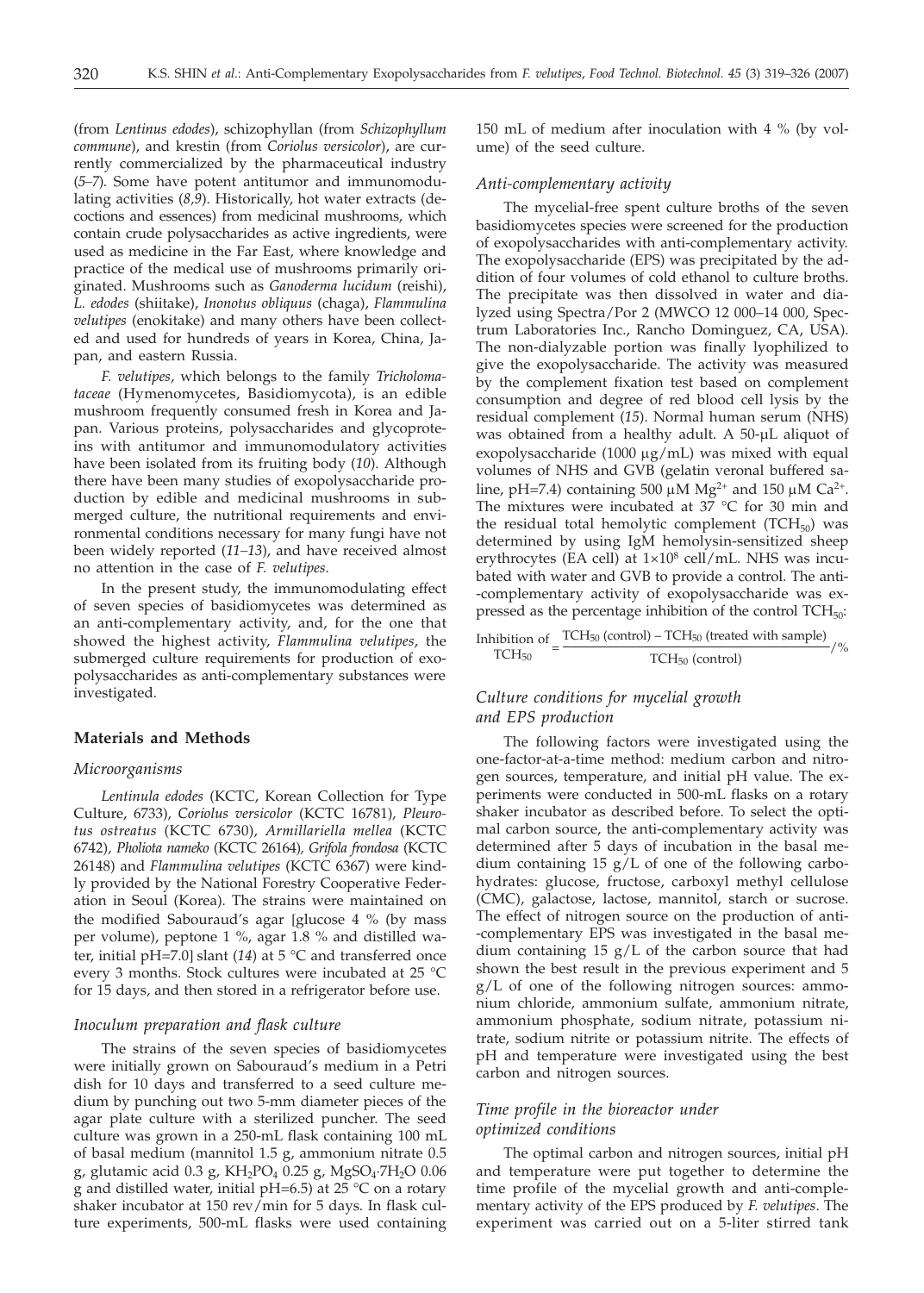bioreactor (KoBioTech Co., Seoul, Korea), under the following additional conditions: no pH control, aeration rate of 2 vvm, agitation speed of 150 rev/min and working volume 3 L. The medium was inoculated with seed culture at 4 % (by volume).

# *Preparation of EPS and measurement of mycelium mass*

Samples collected from shake flasks at various intervals were centrifuged at 8000×*g* for 20 min, and the supernatant was filtered through a membrane filter (0.45 µm, Millipore). The resulting culture filtrate was mixed with a four-fold volume of absolute ethanol, stirred vigorously and kept overnight at 4 °C. The precipitated EPS was collected by centrifuging at 8000×*g* for 20 min (*11*) and the crude exopolysaccharide was lyophilized and weighed. The dry mass of the mycelium was measured after repeated washing of the mycelial pellet with distilled water and drying overnight at 70 °C to constant mass.

#### *Chemical and enzymatic treatments of EPS*

These procedures were performed according to the method of Yamada *et al.* (*16*). Briefly, for periodate oxidation, 50 mg of exopolysaccharide produced from *F*. *velutipes* under the optimum culture conditions were stirred in 50 mM acetate buffer (pH=4.5) containing 25 mM NaIO<sub>4</sub> (40 mL) at 4  $\degree$ C for 4 days in the dark. The oxidized products were reduced with NaBH<sub>4</sub> and dialyzed to obtain the periodate-oxidized exopolysaccharide. In addition, EPS (20 mg) was digested with pronase (30 mg, Sigma) in 50 mM Tris-HCl buffer (pH=7.5) containing 10 mM CaCl<sub>2</sub> (20 mL) at 37  $\degree$ C for 2 days. The reaction was terminated by heating at 100 °C for 20 min and then the mixture was centrifuged, dialyzed and lyophilized to obtain the pronase-digested EPS.

#### *Crossed immunoelectrophoresis*

Normal human serum was incubated with an equal volume of one of the following three solutions: (*i*) EPS and GVB (EPS-GVB), (*ii*) 10 mM EGTA (ethyleneglycol-bis-(â-aminoethylether)-N,N,N',N'-tetraacetic acid) solution containing 2 mM MgCl<sub>2</sub> in GVB (Mg<sup>2+</sup>-EGTA-GVB), or (*iii*) 10 mM EDTA solution in GVB (EDTA-GVB). Incubation took place at 37 °C for 30 min. The serum was then subjected to crossed immunoelectrophoresis to observe the C3 cleavage products (*17*). Shortly after the first run in barbital buffer (pH=8.6; ionic strength, 0.025 with 1 % agarose), the second run was performed in a gel plate (layer thickness 1.5 mm) containing 0.5 % of anti-human C3 serum (Sigma) at a potential gradient of 1 mA/cm for 15 h. After electrophoresis, the plate was fixed and stained with bromophenol blue.

#### *Statistical analysis*

Experiments were performed in triplicate and the data were obtained by variance analysis. Differences of p<0.05 were considered statistically significant.

## **Results**

## *Anti-complementary activities of seven basidiomycetes species*

Anti-complementary activities greater than 40 % were obtained with the hot water extracts of *P. ostreatus* and *F. velutipes* and the ethanol soluble fractions were obtained from these two species and also from *L. edodes, C. versicolor* and *P. nameko* (Table 1). The ethanol soluble fraction obtained from *C. versicolor* had 50 % anti-complementary activity, while its hot water extract had about 30 %. Notably, *F. velutipes* had the most potent anti-complementary activity in both the hot water extract and the ethanol soluble fraction. Therefore, this species was chosen for a further study.

Table 1. Anti-complementary activities of hot water and ethanol extracts of exopolysaccharides produced by seven basidiomycetes species

| Basidiomycetes       | Inhibition of $TCH_{50}/\%$ |                             |
|----------------------|-----------------------------|-----------------------------|
|                      | Hot water<br>extract        | Ethanol soluble<br>fraction |
| Lentinula edodes     | 31.3                        | 44.3                        |
| Coriolus versicolor  | 29.3                        | 50.0                        |
| Pleurotus ostreatus  | 41.4                        | 44.4                        |
| Armillariella mellea | 37.1                        | 32.3                        |
| Pholiota nameko      | 32.3                        | 43.2                        |
| Grifola frondosa     | 24.7                        | 30.2                        |
| Flammulina velutipes | 47.1                        | 57.5                        |

## *Culture conditions for mycelial growth and EPS production by F. velutipes*

The performances of the different carbon sources (Fig. 1) were as follows: (*a*) for mycelial growth: fructose > mannitol > starch > sucrose = glucose > galactose > CMC > lactose; and (*b*) for the production of anti-complementary exopolysaccharides: galactose > lactose > fructose > glucose > mannitol > sucrose > starch > CMC. These results are consistent with our previous study, in which monosaccharides were better carbon sources for mycelial growth than disaccharides or polysaccharides (*18*), except for the good growth on starch obtained in the present study. On the other hand, the addition of galactose and lactose led to significantly high levels of anti-complementary activity.

Since galactose gave the EPS preparation with the best anti-complementary activity, it was chosen as the carbon source for the subsequent experiments. In the nitrogen source experiment (Fig. 2), sodium nitrate and potassium nitrate showed similar effect on mycelial growth (2.81 and 2.79 mg/mL, respectively), but differed very much concerning the production of anti-complementary EPS (76.3 and 38.7 %, respectively). In both experiments, glutamic acid  $(3 g/L)$  was used as a component of the basal medium because, as previously reported (*18*), this amino acid was the most effective for mycelial growth compared to 14 other amino acids (*18*).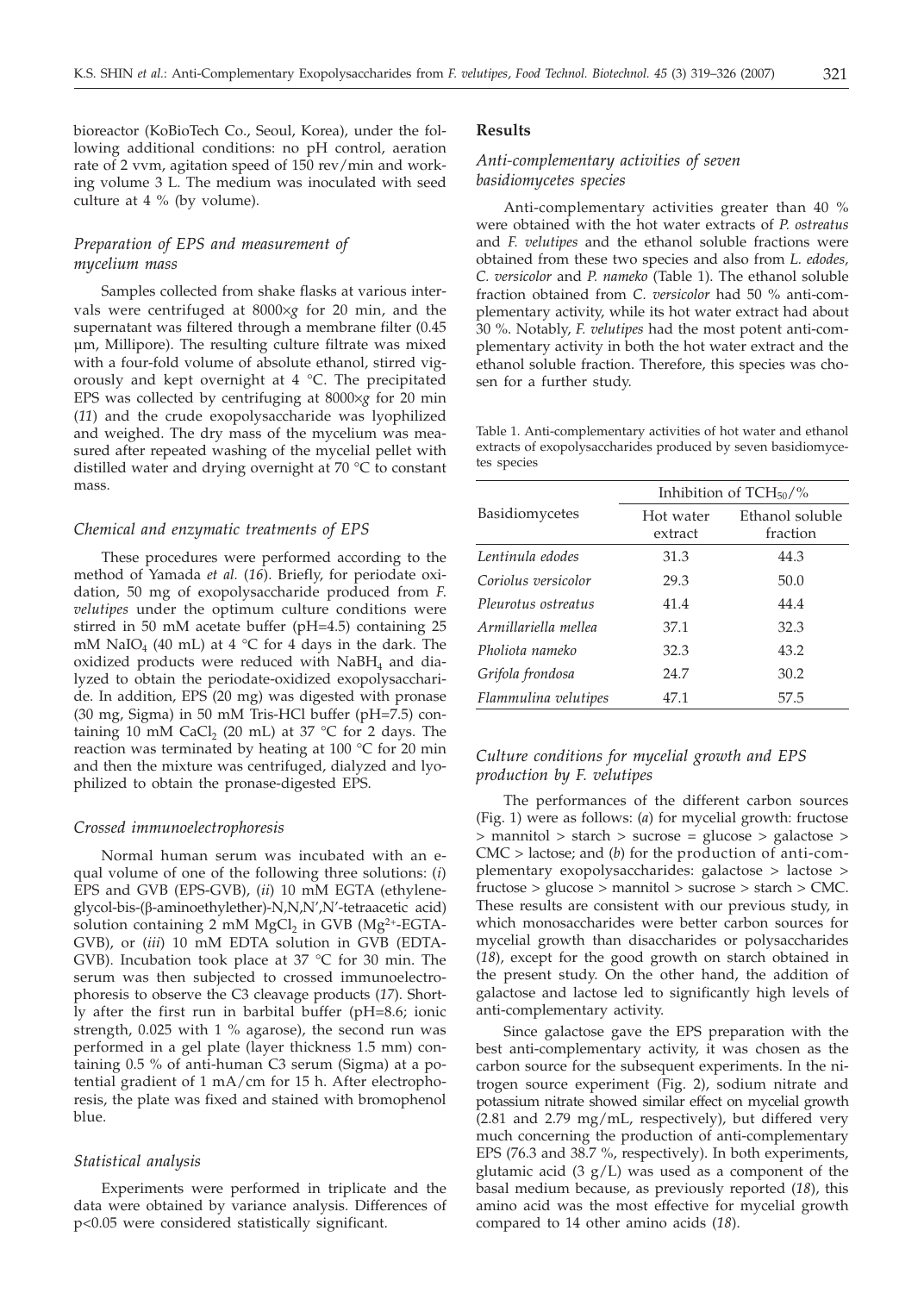

**Fig. 1.** Effect of carbon sources on the mycelial growth and anti- -complementary activity of the EPS produced by *F. velutipes* in 500-mL flasks containing 150 mL of medium (in g/L: carbon source 15, ammonium nitrate 5, glutamic acid 3, KH<sub>2</sub>PO<sub>4</sub> 2.5, and MgSO<sub>4</sub>·7H<sub>2</sub>O 0.6; with initial  $\bar{p}$ H= 6.5). The experiment was carried out on a rotary shaker incubator at 150 rev/min, 25 °C, for 5 days. All points represent the mean  $\pm$  S.E. of triplicates

Manipulation of the other components in the basal medium did not increase the anti-complementary activity significantly (data not shown). Therefore, the optimal medium composition for the production of anti-complementary EPS by *F. velutipes* was defined as (in g/L): galactose 15, sodium nitrate 5, glutamic acid 3,  $KH_2PO_4$ 2.5 and  $MgSO<sub>4</sub>·7H<sub>2</sub>O$  0.6.

The optimum initial pH for mycelial growth ranged from pH=4.5 to 6.5, while the anti-complementary activ-



**Fig. 2.** Effect of nitrogen sources on the mycelial growth and anti-complementary activity of the EPS produced by *F. velutipes* in 500-mL flasks containing 150 mL of medium (in g/L: galactose 15, nitrogen source 5, glutamic acid 3,  $KH_2P\O_4$  2.5 and MgSO<sub>4</sub>·7H<sub>2</sub>O 0.6; initial pH=6.5). The experiment was carried out on a rotary shaker incubator at 150 rev/min, 25 °C, for 5 days. All points represent the mean  $\pm$  S.E. of triplicates

ities of the EPS produced at the initial pH values from 3.5–5.5 were higher than those at pH=6.0–7.5, with maximum activity of 89.8 % being achieved at pH=5.5 (Fig. 3A). The optimal temperature for mycelial growth was 25–30 °C, whereas the anti-complementary activity of the EPS produced at 25  $°C$  (89.8 %) was significantly higher than that at 30 °C (53.2 %) (Fig. 3B).



**Fig. 3.** Effect of initial pH (A) and temperature (B) on the mycelial growth and anti-complementary activity of the EPS produced by *F. velutipes* in 500-mL flasks containing 150 mL of medium with optimal carbon and nitrogen sources (galactose and sodium nitrate, respectively), with initial pH=3.5–7.5, at 25 °C (for the pH effect experiment) and initial pH=6.5, 15–40  $°C$  (for the temperature effect experiment). The experiments were carried out on a rotary shaker incubator at 150 rev/min for 5 days. All points represent the mean  $\pm$  S.E. of triplicates

## *Time profile in a 5-liter bioreactor under optimized conditions*

A typical time course of mycelial growth and anti- -complementary activity of EPS under optimized conditions in a 5-liter stirred-tank bioreactor is shown in Fig. 4. Mycelial dry mass reached a maximum of 3.17 mg/mL after 6 days, although there were no significant differences in mycelial dry mass after day 4 (p>0.05). After 4 days of cultivation, the anti-complementary activity of EPS increased sharply, and reached its highest level at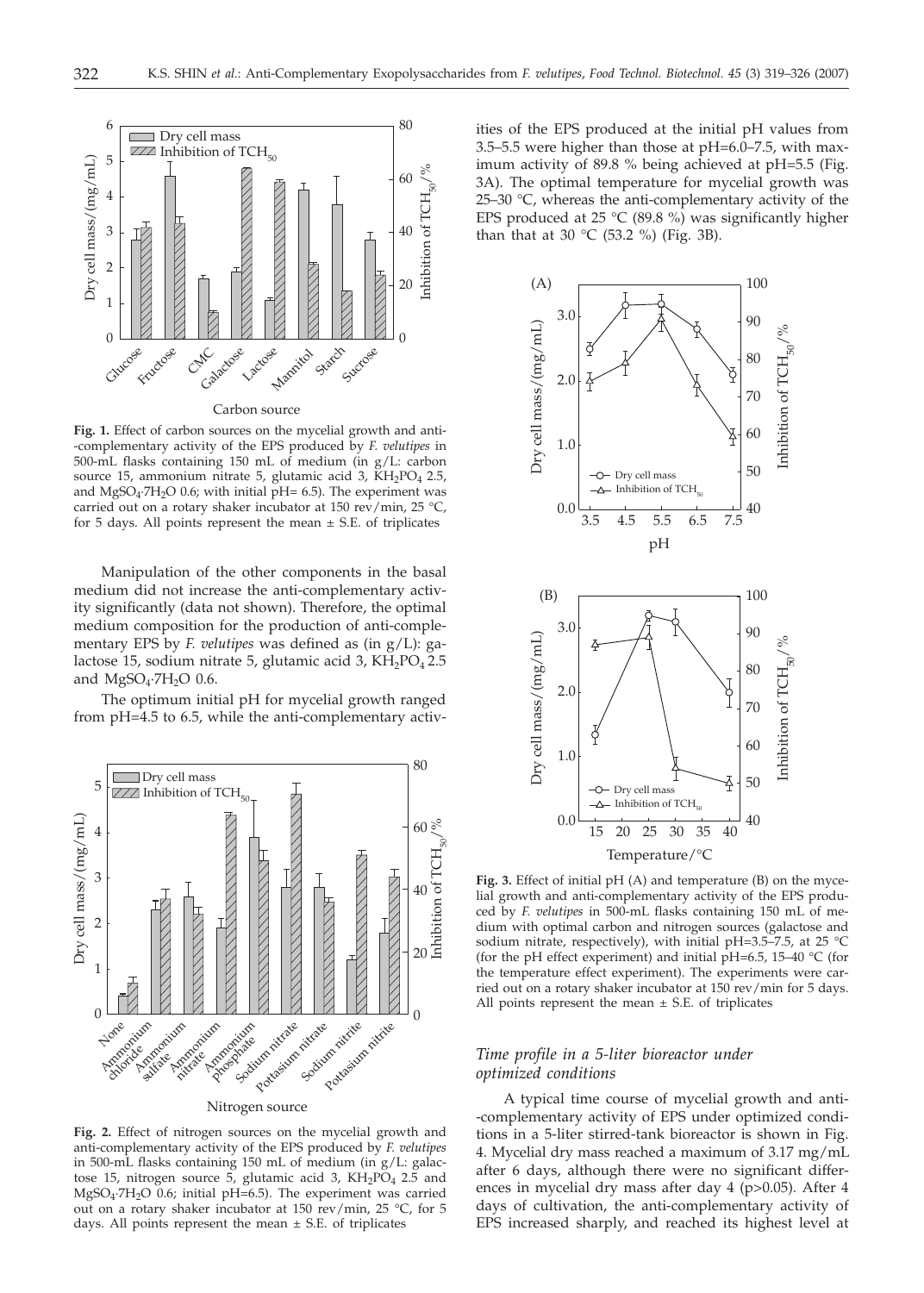

**Fig. 4.** Time profile of mycelial growth and anti-complementary activity of the EPS produced by *F. velutipes* in a 5-liter stirred- -tank bioreactor under the optimized culture conditions (basal medium with galactose as carbon source, sodium nitrate as nitrogen source, pH=5.5, 25 °C). The fermentation medium was inoculated with 4 % (by volume) of the seed culture. Aeration rate 2 vvm, agitation speed 150 rev/min, and working volume 3 L

5–6 days (the difference between days 5 and 6 was not significant, p>0.05). Therefore, the maximum anti-complementary activity obtained in submerged culture of *F*. *velutipes* seems to occur in the late trophophase.

#### *Characterization of EPS*

The EPS produced by *F*. *velutipes* under the optimum culture conditions contained mainly neutral sugar (85.2 %) and protein (4.8 %). Therefore, this EPS was digested with pronase and oxidized with sodium periodate, and its anti-complementary activity was checked to elucidate the active moiety. Whereas pronase digestion had little effect, NaIO<sub>4</sub> oxidation of the EPS decreased the anti-complementary activity by about 50 % at 1000 µg/mL (Fig. 5), indicating that the periodate-labile carbohydrate moiety plays a leading role in the anti-complementary activity of exopolysaccharide produced by *F*. *velutipes*.

#### *Identification of C3 activation products*

When NHS is incubated with some complement regulators and the remaining complement titer is measured with EA cells, the inhibition of hemolysis by residual complement components represents the anti-complementary activity (*16*). Therefore, the meaning of anti- -complementary activity includes both activation and inhibition of the complement system. Crossed immunoelectrophoresis was used to clarify whether or not EPS from *F*. *velutipes* activates the complement system through C3 activation (C3 activation is the main process of complement activation in sera). When the sera incubated with EPS-GVB were applied to crossed immunoelectrophoresis, two precipitin arcs were observed, with the second arc from the well being higher than the first (Fig. 6). Activation of the complement pathway induces the main complement component C3 to cleave into fragments C3a and C3b. C3 in its inactive state has a  $\beta_{1C}$ electrophoretic mobility (first arc from the well) (Fig. 6), which is converted to a  $\beta_{1A}$  mobility (second arc from the well) after activation. It is, therefore, possible to show the disappearance of the first arc and the appearance of the second (*19*). The C3 activation products, C3a and C3b, were observed as the second arc due to their similar mobility and shared antigenic determinants. These results indicate that exopolysaccharide from *F*. *velutipes* participated in the complement activation system as an activator. On the other hand, the active polysaccharide incubated in  $Mg^{2+}$ -EGTA-GVB (alternative pathway) showed a small second arc in comparison with EPS-GVB (Fig. 6), which indicates that exopolysaccharide from *F*. *velutipes* could partly activate the complement system through the alternative pathway.



**Fig. 5.** Changes in anti-complementary activity of the EPS produced by *F*. *velutipes* after periodate oxidation or pronase digestion. The initial concentration of each sample was  $1000 \mu g/mL$ . All points represent the mean  $\pm$  S.E. of triplicates



**Fig. 6.** Crossed immunoelectrophoretic patterns of C3 converted by the EPS produced by *F*. *velutipes.* Normal human sera were incubated with EPS-GVB, Mg2+-EGTA-GVB or EDTA-GVB at 37 °C for 30 min. The sera were then subjected to immunoelectrophoresis using anti-human C3 antibody to locate the C3 cleavage products. The anode is to the right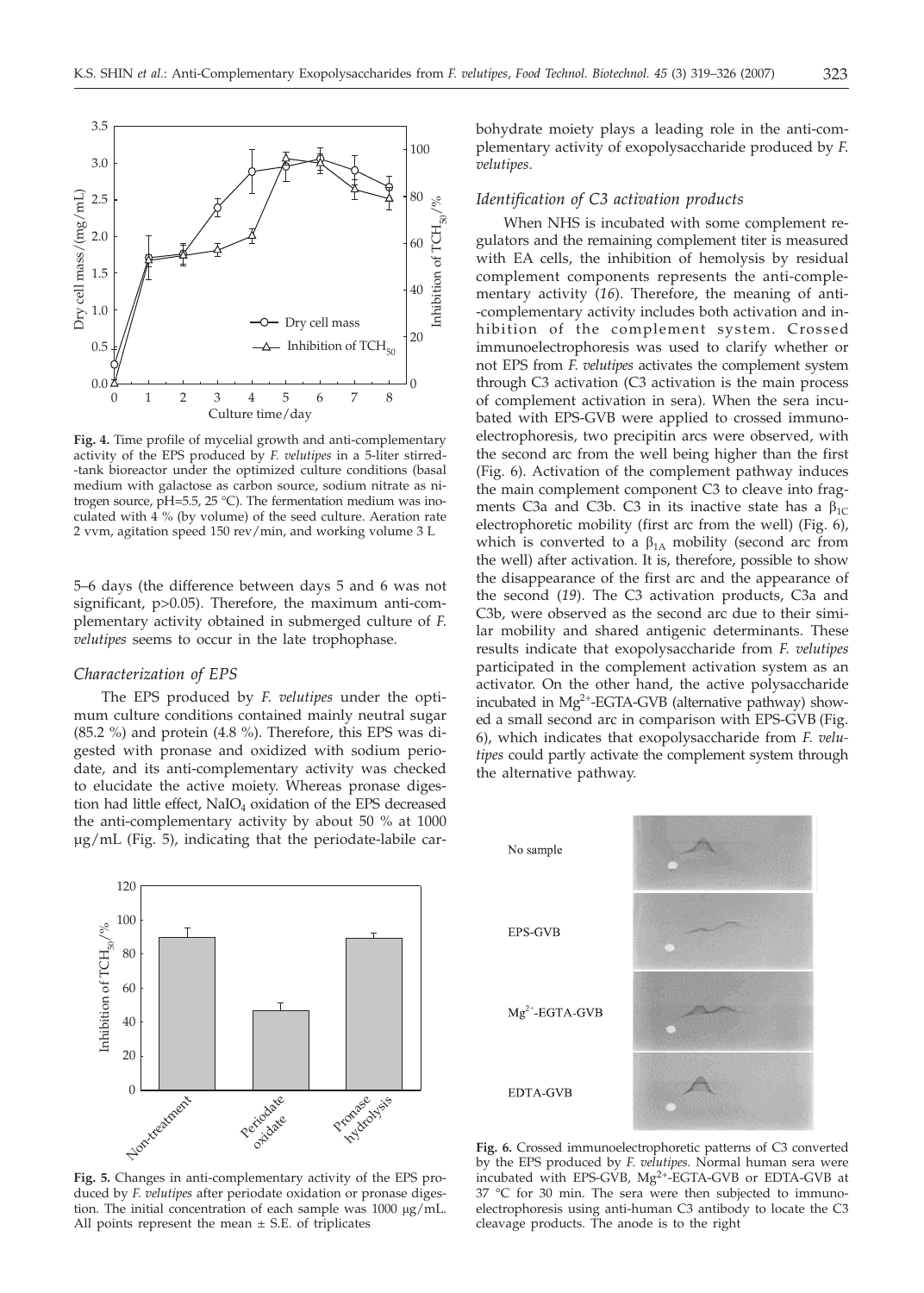# *Effect of calcium and magnesium ions on complement activation by EPS*

Since  $Ca^{2+}$  is required for complement activation *via* the classical, but not the alternative, pathway (*20*), the activation through the alternative pathway can be measured using  $Ca^{2+}$ -depleted NHS in the presence of EGTA. The complement-activating EPS from *F*. *velutipes* was incubated with NHS under a  $Ca^{2+}$ -free condition  $(Mg<sup>2+</sup>-EGTA-GVB)$  and under a divalent ion-free condition (EDTA-GVB). Under the  $Ca^{2+}$ -free condition, the activity decreased by about 50 % compared to the EPS- -GVB condition. On the other hand, the activity mostly disappeared in the absence of  $Mg^{2+}$  and  $Ca^{2+}$  (Fig. 7). The results of these tests on the anti-complementary activity in the absence of  $Ca^{2+}$  and of immunoelectrophoresis indicate that the mode of complement activation by EPS from *F*. *velutipes* is *via* both the classical and alternative pathways, and that the activation degree is almost the same in each pathway.



**Fig. 7.** Effect of calcium and magnesium ions on the anti-complementary activity of the EPS produced by *F*. *velutipes*. Normal human sera were incubated with EPS-GVB, Mg<sup>2+</sup>-EGTA-GVB or EDTA-GVB at 37 °C for 30 min. The residual hemolytic complement (TCH $_{50}$ ) was determined by using an EA cell. All points represent the mean  $\pm$  S.E. of triplicates

#### **Discussion**

Recent studies on the macrofungus *F. velutipes* have demonstrated many interesting biological activities, including anti-tumor, hypoglycemic, and immunostimulating activities (*21,22*). Since the mode of action of mushroom polysaccharides against tumors seems to be through stimulation of the immune system *via* the macrophage and complement systems, the activation of the complement system by such polymers may be closely related to their anti-tumor effects (*23,24*). Our results (Table 1) show that EPS produced by *F. velutipes* had a high anti- -complementary activity. This contrasts with reports for *Lentinus edodes* (*25*), suggesting the importance of strain selection and culture conditions. *F. velutipes* seems to be a good candidate for the industrial production of substances with anti-complementary activity. With respect to nutrition, inorganic nitrogen sources often lead to relatively low mycelial biomass and EPS yields, in comparison with organic sources, in liquid cultures of higher fungi. In fact, our previous results suggested that proteose peptone was the most useful nitrogen source in submerged cultivation for production of angiotensin-converting enzyme (ACE) inhibitor (*18*). However, for industrial processes, cost considerations mean that inorganic nitrogen sources are often preferred over organic ones. The current work suggests that good production of mycelial biomass and anticomplementary activity can be obtained in a medium containing 5 g/L of sodium nitrate. However, the need for an organic nitrogen source was not completely avoided since it was also necessary to add 3 g/L of glutamic acid. The addition of nitrite led to poor mycelial growth compared to nitrate (Fig. 2). In our previous work, the mycelial growth in the medium containing sucrose and ammonium acetate was not good, but these were the best carbon and nitrogen sources for production of the ACE inhibitor (*18*). These results suggested that good mycelial growth is not necessarily a determining factor for high production yield of polysaccharides.

The morphology of fungal mycelia cultivated with different initial pH values is a critical factor in biomass accumulation and metabolite formation (*26*). The medium pH can affect cell membrane function, cell morphology and structure, the uptake of various nutrients, and product biosynthesis (*26,27*). In Fig. 3, EPS having the most potent anti-complementary activity was produced under the optimal conditions of initial  $pH=5.5$  and 25 °C. Many kinds of fungi have more acidic optimal pH during submerged culture for EPS production (*11,12*). In the case of *Cordyceps sinensis*, the optimal conditions for both mycelial biomass and EPS production were pH=4.0 and 20 °C (*28*). This is comparable with the relatively low optimal temperatures (*e.g*. 20–25 °C) that many kinds of mushrooms have in submerged culture (*11,12*).

Submerged cultures of many mushrooms require more than 10 days for maximum formation of biomass and EPS (*29*). In the current work, *F*. *velutipes* needed only 5 days for maximum production of biomass and anti-complementary activity. Since the maximum level of anti-complementary activity was observed during the late trophophase (Fig. 4), anti-complementary EPS in the submerged culture of *F. velutipes* was the primary product of trophophase metabolism (*30*).

The EPS preparation obtained from *F*. *velutipes* under the optimum culture conditions contained some protein but was mainly a neutral polysaccharide. The anti- -complementary activity resided in the carbohydrate moiety and the activation of the complement system involved both the classical and alternative pathways. This pattern of complement activation by EPS from *F*. *velutipes* was similar to that of arabinogalactan from *Angelica acutiloba* (*31*), *Zizyphus* arabinan from *Zizyphus jujuba* (*32*), Plantago-mucilage A from *Plantago asiatica* (*33*), and AAFIIb-2 and IIb-3 from *Artemisia princeps* (*34*).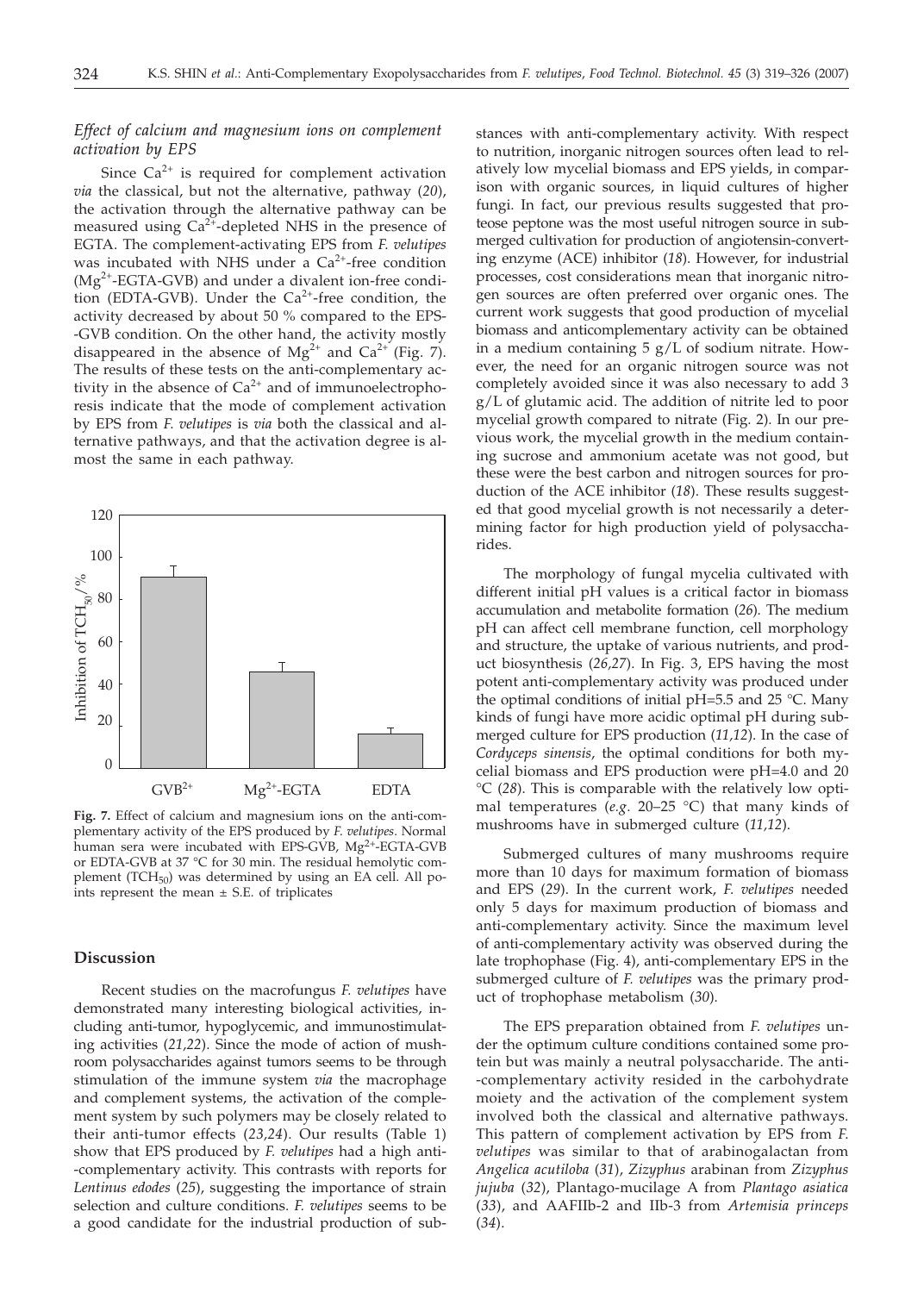### **Conclusion**

The use of exopolysaccharide from mycelial culture broth as an anti-complementary substance has advantages such as economic mass production, simple extraction procedure, and shorter cultivation time than that required for the production of fruiting bodies. Further study is necessary to develop an effective production process for the anti-complementary agent from *F. velutipes*, to investigate its immunomodulating activity after oral administration, and its use in health-care foods.

#### *Acknowledgments*

This Research was supported by 2006 Kyonggi University Specialization Program.

## **References**

- *1.* I.W. Sutherland: Extracellular Polysaccharides. In: *Biotechnology*, *Vol. 6*, H.J. Rhem, G. Reed (Eds.), VCH, Weinheim, Germany (1996) pp. 615–657.
- *2.* I.W. Sutherland, Novel and established application of microbial polysaccharides, *TIBTECH, 16* (1998) 41–46.
- *3.* F. Liu, V.E. Ooi, S.T. Chang, Free radical scavenging activities of mushroom polysaccharide extracts, *Life Sci. 60* (1997) 763–771.
- *4.* H.J. Hwang, S.W Kim, C.P. Xu, J.W. Choi, J.W. Yun, Production and molecular characteristics of four groups of exopolysaccharides from submerged culture of *Phellinus gilvus*, *J. Appl. Microbiol*. *94* (2003) 708–719.
- *5.* S. Tsukagoshi, F. Ohashi, Protein-bound polysaccharide preparation, PS-K, effective against mouse sarcoma1 80 and rat ascites hepatoma AH-13 by oral use, *Gann, 65* (1974) 557–558.
- *6.* K. Tabata, W. Itoh, T. Kojima, S. Kawabata, K. Misaki, Ultrasonic degradation of schizophyllan, an antitumor polysaccharide produced by *Schizophyllum commune* FRIES, *Carbohydr. Res*. *89* (1981) 121–135.
- *7.* C. Hobbs, Medicinal value of *Lentinus edodes* (Berk.) Sing. (*Agaricomycetideae*). A literature review, *Int. J. Med. Mush. 2* (2000) 287–302.
- *8.* T. Mizuno, Medicinal properties and clinical effects on *Agaricus blazei* Murr., *Int. J. Med. Mush. 4* (2002) 112–125.
- *9.* A.O. Tzianabos, Polysaccharide immunomodulators as therapeutic agents: Structural aspects and biological function, *Clin. Microbiol. Rev*. *13* (2000) 523–533.
- *10.* S.P. Wasser, A.L. Weis, Therapeutic effect of substances occurring in higher basidiomycetes mushrooms: A modern perspective, *Crit. Rev. Immunol*. *19* (1999) 65–96.
- *11.* J.T. Bae, J. Sinha, J.P. Park, C.H. Song, J.W. Yun, Optimization of submerged culture conditions for exo-biopolymer production by *Paecilomyces japonica*, *J. Microbiol. Biotechnol*. *10* (2000) 482–487.
- *12.* J.P. Park, S.W. Kim, H.J. Hwang, J.W. Yun, Optimization of submerged culture conditions for the mycelial growth and exo-biopolymer production by *Cordyceps militaris, Lett. Appl. Microbiol*. *33* (2001) 76–81.
- *13.* S.W. Kim, H.J. Hwang, C.P. Xu, Y.S. Na, S.K. Song, J.W. Yun, Influence of nutritional conditions on mycelial growth and exopolysaccharide production in *Paecilomyces sinclairii*, *Lett. Appl. Microbiol*. *34* (2002) 389–393.
- *14.* C.W. McCoy, R.F. Kanavel, Isolation of *Hirsutella thompsonii* from the citrus rust mite, *Phyllocoptruta oleivora*, and its cultivation on various synthetic media, *J*. *Invertebr*. *Pathol*. *14* (1969) 386–390.
- *15.* E.A. Kabat, M.M. Mayer: Complement and Complement Fixation. In: *Experimental Immunology,* Charles C. Thomas, Springfield, Illinois, USA (1964) p. 133.
- *16.* H. Yamada, H. Kiyohara, J.C. Cyong, N. Takemoto, Y. Komatsu, H. Kawamura, M. Aburada, E. Hosoya, Fractionation and characterization of mitogenic and anti-complementary active fraction from Kampo (Japanese herbal medicine) Juzen-Taiho-To, *Planta Med*. *56* (1990) 386–391.
- *17.* K. Shimura, H. Ito, H. Hibasami, Screening of host-mediated antitumor polysaccharides by crossed immunoelectrophoresis using fresh human serum, *Jpn. J. Pharmacol. 33* (1983)  $403 - 408$
- *18.* J.M. Kim, K.S. Ra, D.O. Noh, H.J. Suh, Optimization of submerged culture conditions for the production of angiotensin converting enzyme inhibitor from *Flammulina velutipes, J. Ind. Microbiol. Biotechnol*. *29* (2002) 292–295.
- *19.* L. Hudson, F.C. Hay: Two Dimensional or Crossed Immunoelectrophoresis. In: *Practical Immunology*, Blackwell Scientific Publications, Oxford, UK (1989) p. 244.
- *20.* K. Whaley: The Complement System. In: *Complement in Health and Disease*, MTP Press, Lancaster, USA (1986) p. 1.
- *21.* C.H. Song, Y.J. Jeon, B.K. Yang, K.S. Ra, J.M. Sung, The anti-complementary activity of exo-polymers produced from submerged mycelial cultures of higher fungi with particular reference to *Cordyceps militaris*, *J. Microbiol. Biotechnol*. *8* (1998) 536–539.
- *22.* D.H. Kim, B.K. Yang, S.C. Jeong, J.B. Park, S.P. Cho, S. Das, J.W. Yun, C.H. Song, Production of a hypoglycemic, extracellular polysaccharide from the submerged culture of the mushroom, *Phellinus linteus, Biotechnol. Lett*. *23* (2001) 513– 517.
- *23.* V.E. Ooi, F. Liu, Immunomodulation and anti-cancer activity of polysaccharide–protein complexes, *Curr. Med. Chem. 7* (2000) 715–729.
- *24.* K.H. Lee, J.W. Lee, M.D. Han, H. Jeong, Y.I. Kim, D.W. Oh, Correlation between anti-complementary and antitumor activity of the crude polysaccharide from *Ganoderma lucidum* IY009, *Kor. J. Appl. Microbiol. Biotechnol*. *22* (1994) 45–51.
- *25.* C.H. Song, Y.J. Jeon, B.K. Yang, K.S. Ra, H.I. Kim, Anti- -complementary activity of endo-polymers produced from submerged mycelial culture of higher fungi with particular reference to *Lentinus edodes, Biotechnol. Lett. 20* (1998) 741–744.
- *26.* C.H. Shu, M.Y. Lung, Effect of pH on the production and molecular weight distribution of exopolysaccharide by *Antrodia camphorata* in batch cultures, *Process Biochem*. *39* (2004) 931–937.
- *27.* S.R. Gerlach, D. Siedenberg, D. Gerlach, K. Schtigerl, M.L.F. Giuseppin, J. Hunik, Influence of reactor systems on the morphology of *Aspergillus awamori*. Application of neural network and cluster analysis for characterization of fungal morphology, *Process Biochem*. *33* (1998) 601–615.
- *28.* H.O. Kim, J.W. Yun, A comparative study on the production of exopolysaccharides between two entomopathogenic fungi *Cordyceps militaris* and *Cordyceps sinensis* in submerged mycelial cultures, *J. Appl. Microbiol. 99* (2005) 728– 738.
- *29.* B.C. Lee, J.T. Bae, H.B. Pyo, T.B. Choe, S.W. Kim, H.J. Hwang, J.W. Yun, Biological activities of the polysaccharides produced from submerged culture of the edible Basidiomycete *Grifola frondosa, Enzyme Microb. Technol. 32* (2003) 574–581.
- *30.* J.D. Bu'Lock, D. Hamilton, M.A. Hulme, A.J. Powell, D. Shepherd, H.M. Smalley, G.N. Smith, Metabolic development and secondary biosynthesis in *Penicillium urticae, Can. J. Microbiol*. *11* (1965) 765–778.
- *31.* H. Yamada, H. Kiyohara, J.C. Cyong, Y. Otsuka, Studies on polysaccharides from *Angelica acutiloba.* IV. Characterization of an anti-complementary arabinogalactan from the roots of *Angelica acutiloba* KITAGAWA, *Mol. Immunol*. *22* (1985) 295–304.